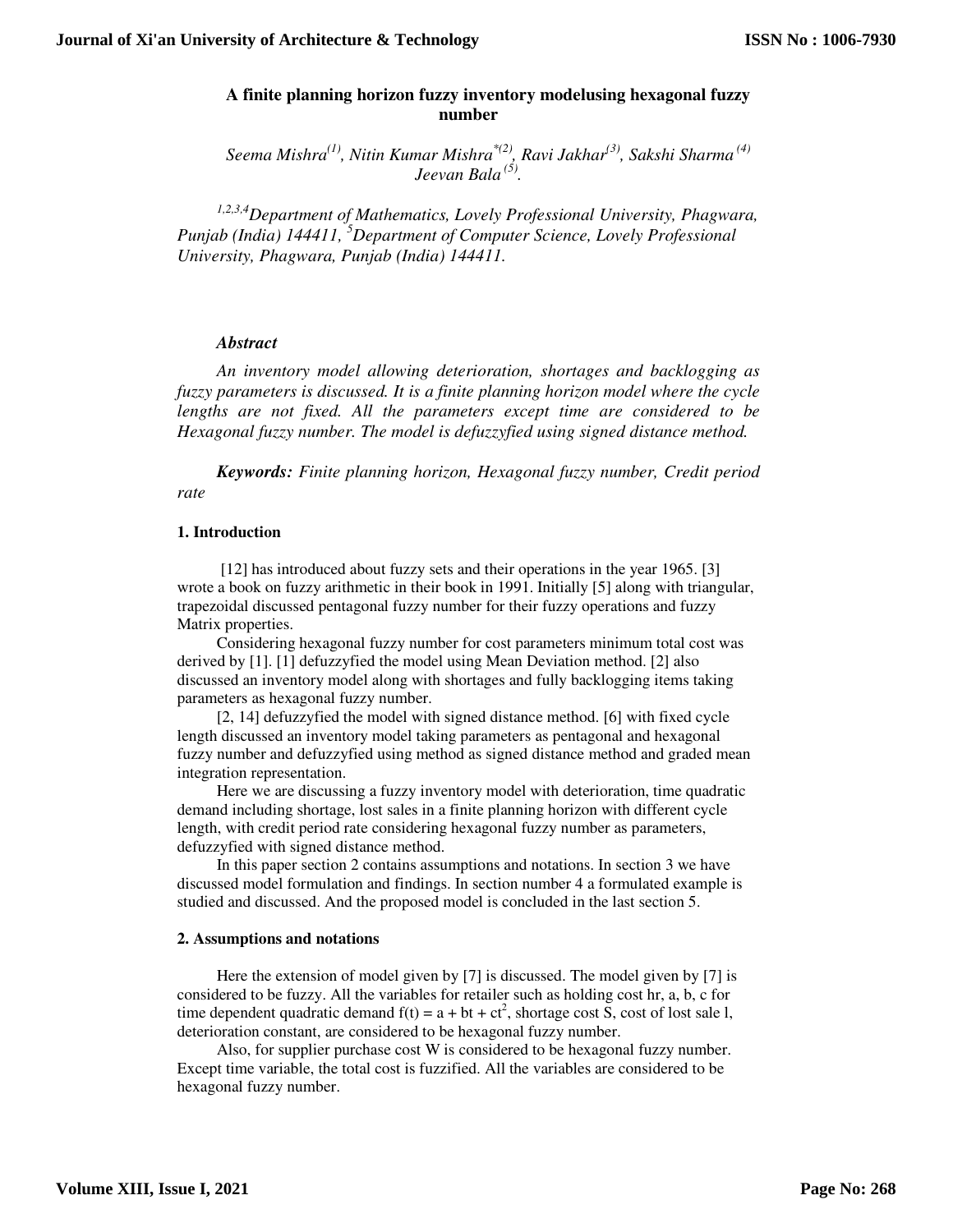The total cost is then defuzzyfiedusing signed distance method as given by [4].

### **3. Proposed model**

The model is same as [7] except that all the parameters are considered to be hexagonal fuzzy number.



**Figure 1.** Display of proposed model

#### **4. Discussion on some parameter values**

Here we have discussed about hexagonal tuples for each cost related variable. The problem is solved by taking the following hexagonal tuple values.

 $h_{r1}=2.8$ ,  $h_{r2}=2.9$ ,  $h_{r3}=3$ .,  $h_{r4}=3$ .,  $h_{r5}=3.1$ ,  $h_{r6}=3.2$ ,  $b_1=4.8$ ,  $b_2=4.9$ ,  $b_3=5$ ,  $b_4=5$ ,  $b_5 = 5.1, b_6 = 5.2, W_1 = 0.28, W_2 = 0.29, W_3 = 0.3, W_4 = 0.3, W_5 = 0.31, W_6 = 0.32, a_1 = 6.8,$  $a_2=6.9, a_3=7, a_4=7, a_5=7.1, a_6=7.2, l_1=11.5, l_2=11.75, l_3=12, l_4=12, l_5=12.25,$  $l_6=12.5, \alpha_1=0.001, \alpha_2=0.0015, \alpha_3=0.002, \alpha_4=0.002, \alpha_5=0.0025, \alpha_6=0.003, \delta_1=5.8,$  $\delta_2 = 5.9$ ,  $\delta_3 = 6$ ,  $\delta_4 = 6$ ,  $\delta_5 = 6.1$ ,  $\delta_6 = 6.2$ ,  $S_1 = 1.8$ ,  $S_2 = 1.9$ ,  $S_3 = 2$ ,  $S_4 = 2$ ,  $S_5 = 2.1$ ,  $S_6 = 2.2, \theta_1 = 0.18, \theta_2 = 0.19, \theta_3 = 0.2, \theta_4 = 0.2, \theta_5 = 0.21, \theta_6 = 0.22, c_1 = 0.98, c_2 = 0.99, c_3 = 1,$  $c_4=1,$   $c_5=1.01,$   $c_6=1.02,$   $Cs_1 = 0.28,$   $Cs_2 = 0.29,$   $Cs_3 = 0.3,$   $Cs_4 = 0.3,$   $Cs_5 =$  $0.31$ ,  $Cs_6 = 0.32$ ,  $Ss_1 = 116$ ,  $Ss_2 = 118$ ,  $Ss_3 = 120$ ,  $Ss_4 = 120$ ,  $Ss_5 = 122$ ,  $Ss_6 =$  $124$ ,  $hc_1 = 0.94$ ,  $hc_2 = 0.95$ ,  $hc_3 = 0.96$ ,  $hc_4 = 0.96$ ,  $hc_5 = 0.97$ ,  $hc_6 = 0.98$ ,  $Sr_1 =$  $36, \text{Sr}_2 = 48, \text{Sr}_3 = 40, \text{Sr}_4 = 40, \text{Sr}_5 = 42, \text{Sr}_6 = 44, H = 4.$ 

Table 1 displays the total cost of retailer for the different number of cycles starting from 1 to 7. The most economic or optimal cost of retailer is shown by keeping the value bold at four number of cycles. For a finite planning horizon model, the optimal replenishment time for a retailer corresponding to 4 cycles is shown in 2. Beginning of shortage in each such cycle is given in table 3. For supplier the defuzzyfied total cost using signed distance method for different number of cycles in a planning horizon is given in table 4. The optimal cost as shown in table 4 is for a planning horizon with 2 cycles. Figure 2 shows the convex graph for retailer's cost.

Figure 3 shows the convex graph of supplier corresponding to number of cycles. The optimal replenishment time for a centralized case corresponding to table 4 is shown in table 5 and table 6. In table 7 for five different values of calculated credit period rate and corresponding profit percentage of retailer and supplier are displayed.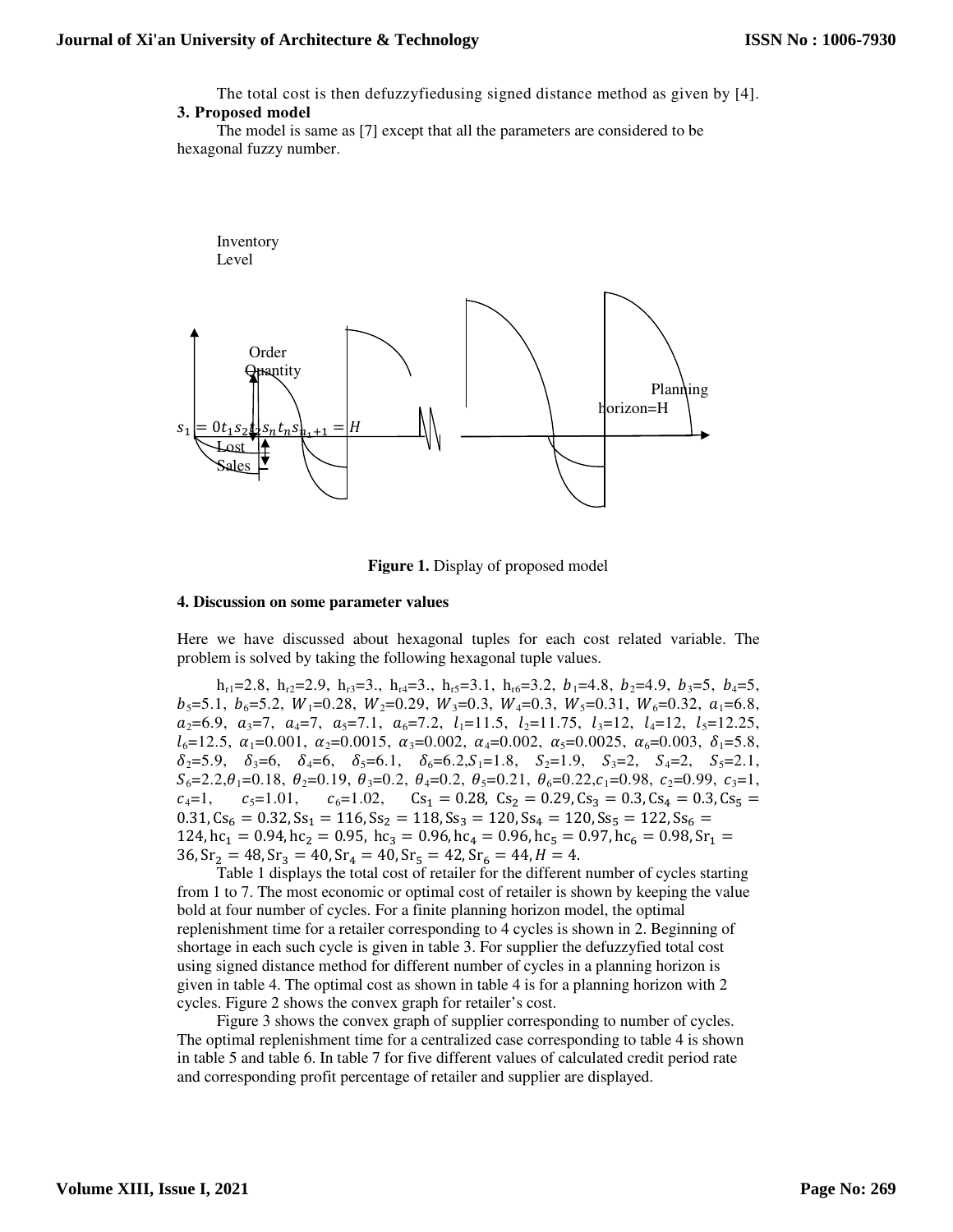|                   |            |                |            |                | $\widetilde{TC}_r^d$ |            |            |
|-------------------|------------|----------------|------------|----------------|----------------------|------------|------------|
| $\rightarrow n_1$ |            | $\mathfrak{2}$ | 3          | $\overline{4}$ | 5                    | 6          | ⇁          |
| $\widetilde{hc}$  |            |                |            |                |                      |            |            |
| 0.<br>96          | 54<br>8.05 | 38<br>6.98     | 32<br>9.60 | 31<br>8.51     | 32<br>9.24           | 35<br>1.02 | 37<br>9.00 |

| <b>Table 2.</b> $t_i^s$ |  |  |
|-------------------------|--|--|
|-------------------------|--|--|

| $t_{1}$ | $t_2$ | $t_3$ | $t_4$ |
|---------|-------|-------|-------|
| 0.1     | 1.4   | 2.4   | 3.2   |
|         |       |       |       |

**Table 3.**  $s_i^s$ 

| s <sub>1</sub> | s <sub>2</sub> | s <sub>3</sub> | s <sub>4</sub> | $s_{5}$  |
|----------------|----------------|----------------|----------------|----------|
|                | 34             | .36            | 23             | $\left($ |

**Table 4.** Suppliers total cost

|                   |        |                |      | $\widetilde{T}\widetilde{\mathcal{C}}_S^d$ |      |      |      |
|-------------------|--------|----------------|------|--------------------------------------------|------|------|------|
| $\rightarrow n_2$ |        | $\overline{2}$ | 3    | $\overline{4}$                             | 5    | 6    |      |
| $\widetilde{hc}$  |        |                |      |                                            |      |      |      |
|                   | 370.43 | 32             | 38   | 49                                         | 62   | 76   | 90   |
| 0.                |        | 8.14           | 6.83 | 2.24                                       | 0.55 | 0.66 | 7.45 |
| 96                |        |                |      |                                            |      |      |      |

**Table 5.**  $t_i^s$ 

| $t_{1}$ | $t_{2}$ | $t_3$ | $t_4$ |
|---------|---------|-------|-------|
| .18     | $-42$   | .42   | 28    |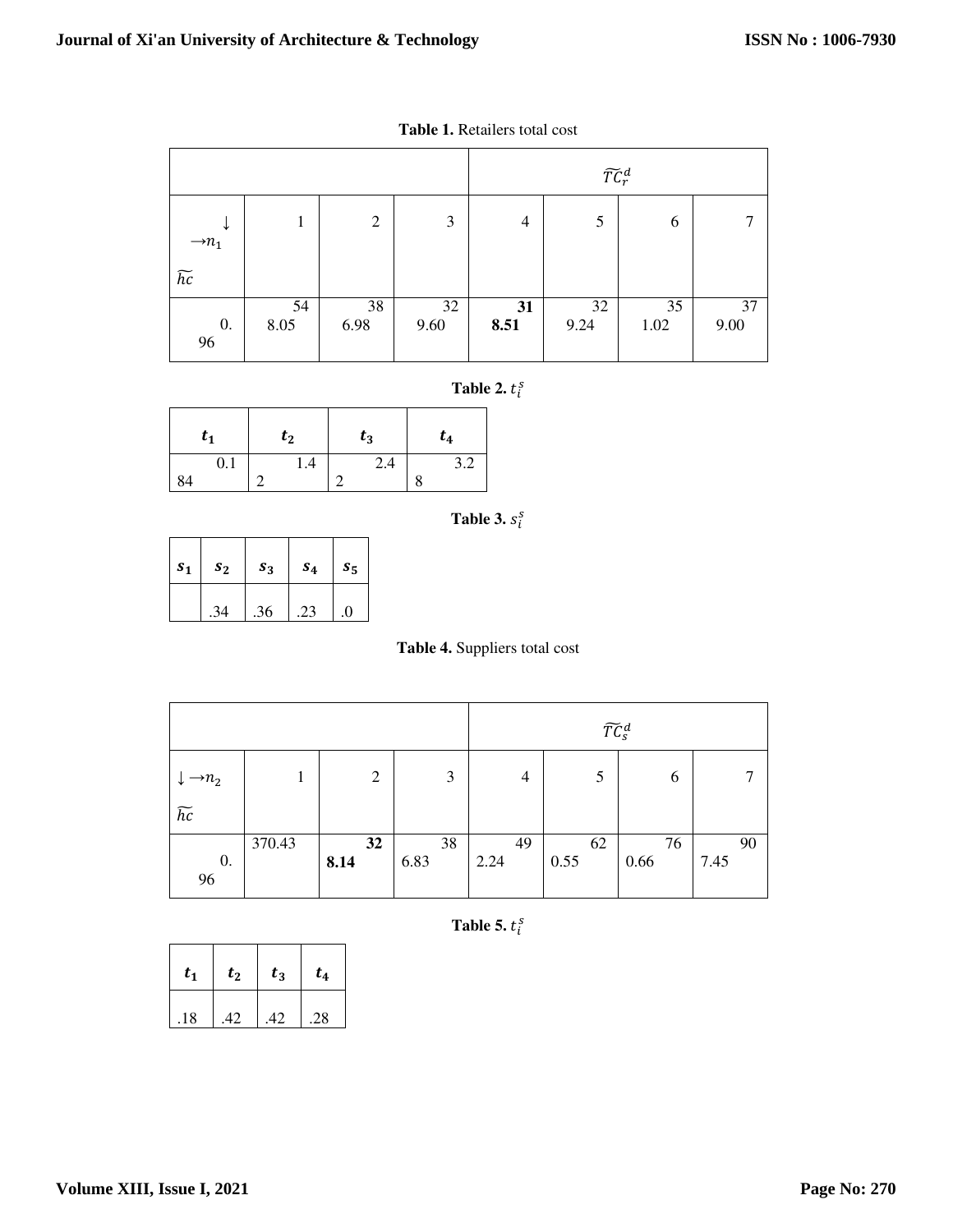**Table 6.**  $s_i^s$ 

| s <sub>1</sub> | s <sub>2</sub> | s <sub>3</sub> | $s_{4}$ | $s_{5}$ |
|----------------|----------------|----------------|---------|---------|
|                | .34            | .36            |         |         |

| $\tilde{h}_c$ | $\widetilde{TC}^{do}_r$ | $\widetilde{TC}_{S}^{do}$ | $\bar{n}_2^{do}$ | $\widetilde{O^{do}}$ | $\lambda_{min.}$ | $\lambda_{max.}$ | $\lambda_{avg.}$ |
|---------------|-------------------------|---------------------------|------------------|----------------------|------------------|------------------|------------------|
|               | 3                       | $\overline{4}$            | $\overline{4}$   |                      | 0.5              |                  | 1.2              |
| .96           | 18.51                   | 92.23                     |                  | 0.73                 | 62198            | 91659            | 394              |
|               | 3                       | 4                         | 4                |                      | 0.4              |                  | 1.0              |
| .08           | 18.51                   | 92.23                     |                  | 0.73                 | 97762            | 69631            | 9704             |
|               | 3                       | 4                         | $\overline{4}$   |                      | 0.4              |                  | 0.8              |
| .32           | 18.51                   | 92.23                     |                  | 0.73                 | 05254            | 38034            | 92796            |
|               | 3                       | 4                         | $\overline{4}$   |                      | 0.3              |                  | 0.8              |
| .44           | 18.51                   | 92.23                     |                  | 0.73                 | 70886            | 26303            | 16958            |
|               | 3                       | 4                         | $\overline{4}$   |                      | 0.4              |                  | 0.9              |
| .2            | 18.51                   | 92.23                     |                  | 0.73                 | 46719            | 52193            | 84322            |

**Table 7a.** Table for five different values of  $\tilde{h}_c$ 

| <b>Table 7b.</b> Table for five different values of $h_c$ |  |  |  |
|-----------------------------------------------------------|--|--|--|
|                                                           |  |  |  |

| $\tilde{h}_c$ | $\widetilde{TC}^{co}_r$ | $\overline{\widetilde{TC}}_S^{co}$ | $\tilde{n}_2^{do}$ | $\bar{\widetilde{Q^{do}}}$ | $\%$    | $\%$    |
|---------------|-------------------------|------------------------------------|--------------------|----------------------------|---------|---------|
|               |                         |                                    |                    |                            | change  | change  |
|               |                         |                                    |                    |                            | of      | of      |
|               |                         |                                    |                    |                            | ret.    | sup.    |
|               |                         |                                    |                    |                            | tot     | tot     |
|               |                         |                                    |                    |                            | al cost | al cost |
|               | 2                       | $\overline{\mathcal{A}}$           | 2                  |                            | 27.     | 15.     |
| .96           | 32.369                  | 14.264                             |                    | 5.45                       | 0456    | 8391    |
|               | 2                       | 4                                  | $\overline{2}$     |                            | 26.     | 15.     |
| .08           | 33.077                  | 13.556                             |                    | 5.45                       | 8233    | 9829    |
|               | 2                       | 4                                  | $\overline{2}$     |                            | 26.     | 16.     |
| .32           | 33.976                  | 12.657                             |                    | 5.45                       | 541     | 1657    |
|               | 2                       | 4                                  | $\overline{2}$     |                            | 26.     | 16.     |
| .44           | 34.275                  | 12.358                             |                    | 5.45                       | 4471    | 2264    |
|               | 2                       | 4                                  | 2                  |                            | 26.     | 16.     |
| .2            | 33.59                   | 13.043                             |                    | 5.45                       | 6622    | 0872    |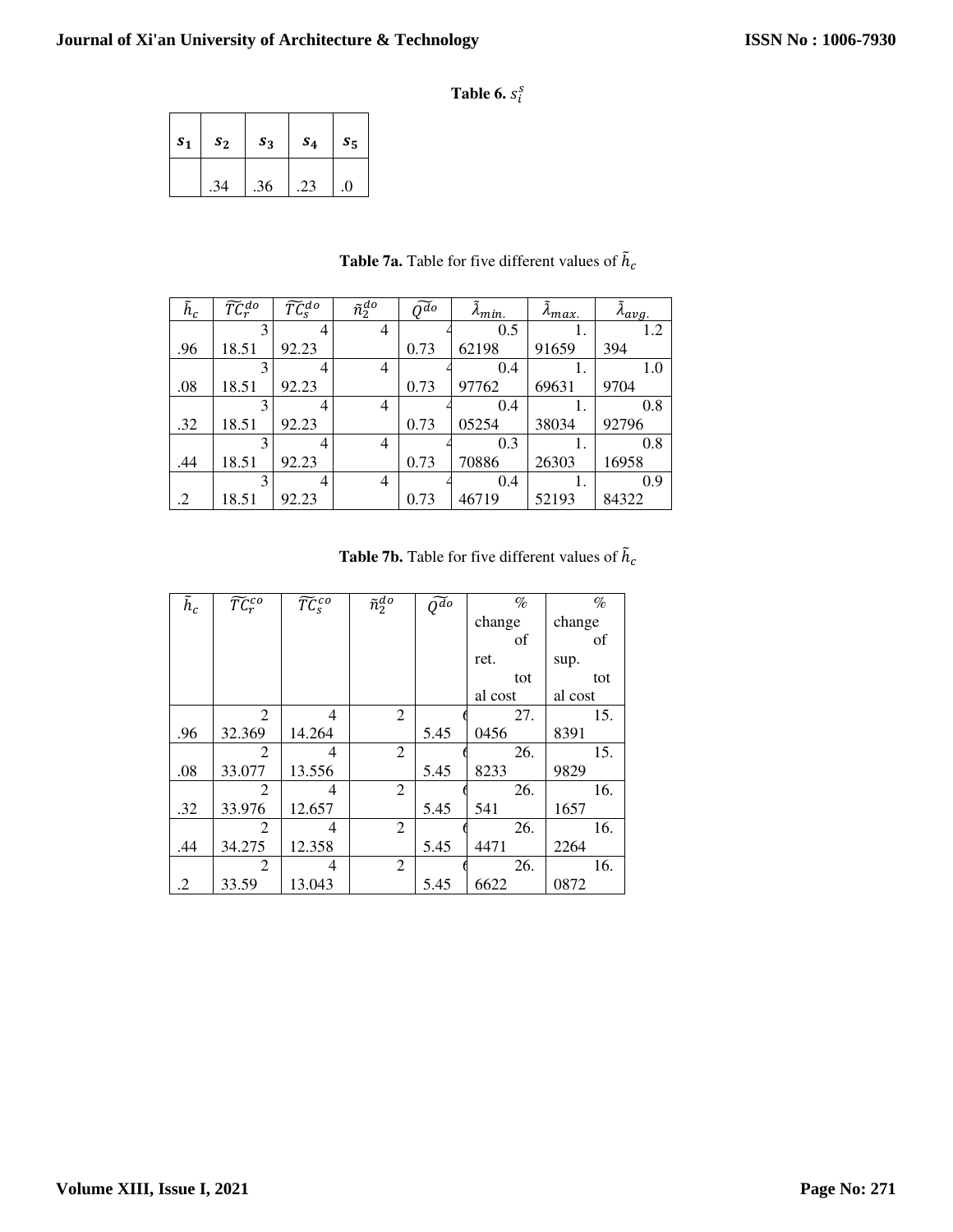

**Figure 2.** Graphical representation for total cost of retailer when  $\tilde{h}_c = 0.96$ 



Figure 3. Graphical representation for total cost of supplier when  $\tilde{h}_c$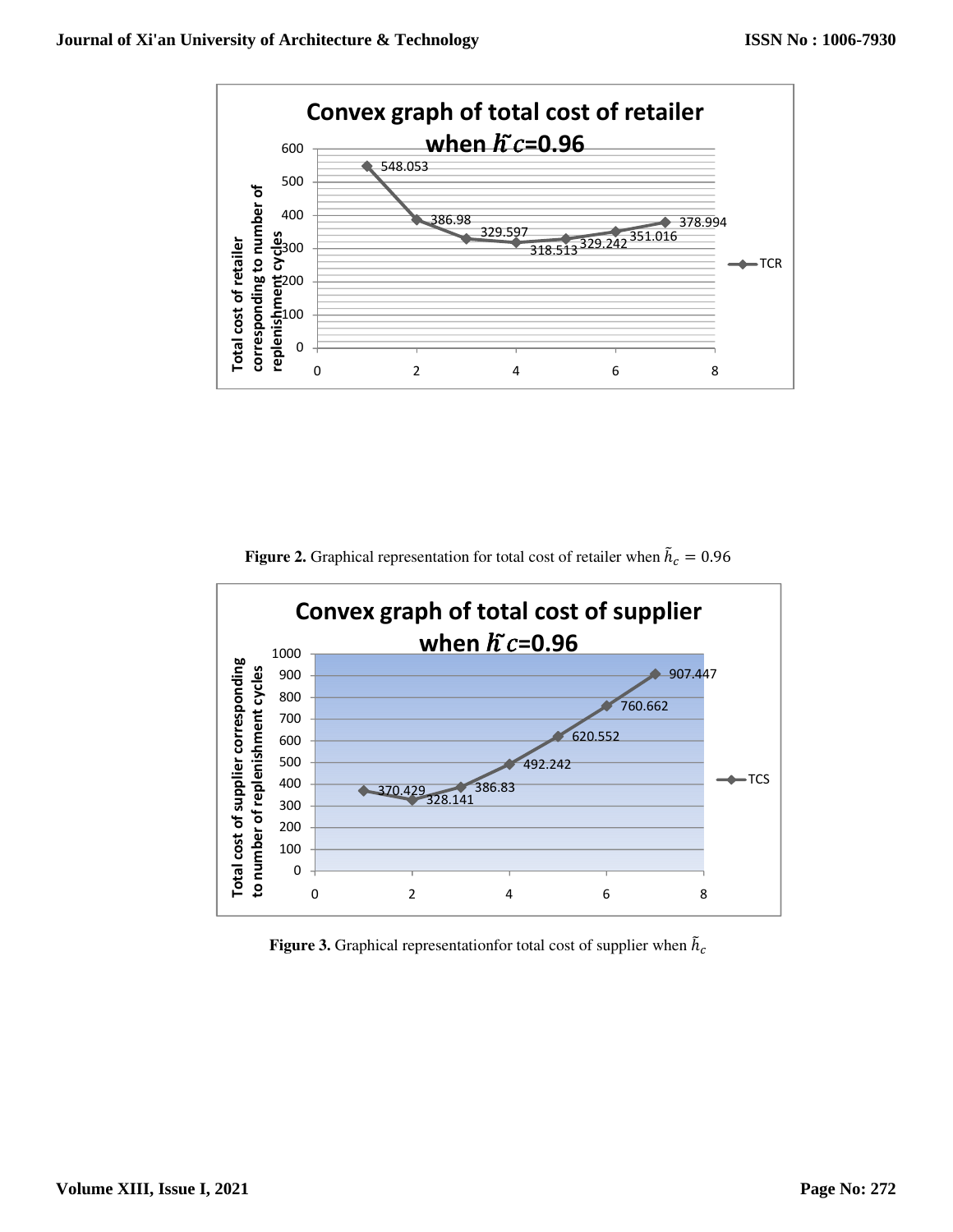





**Figure 5.** Final supplier's exact profit.

### **5. Conclusion**

Profit percent after profit sharing amongst the key players that is retailer and supplier is obtained

when the model is centralized and is shown in table 7. On comparing the result with [7] it has been observed that there is a change in profit percentage gained by both the players. This clearly indicates that without considering fuzziness the result thus obtained for the model is incomplete. There are two graphs shown in figure 4 and 5 which represents that there is a rise in profit percentage for supplier if the value of hc increases, but is opposite in the case of retailer.

That is profit percentage decreases if the value of hc increases. Extension of the proposed model in the direction or introducinginflationwhich was dealt by [8, 9, 10, 13,